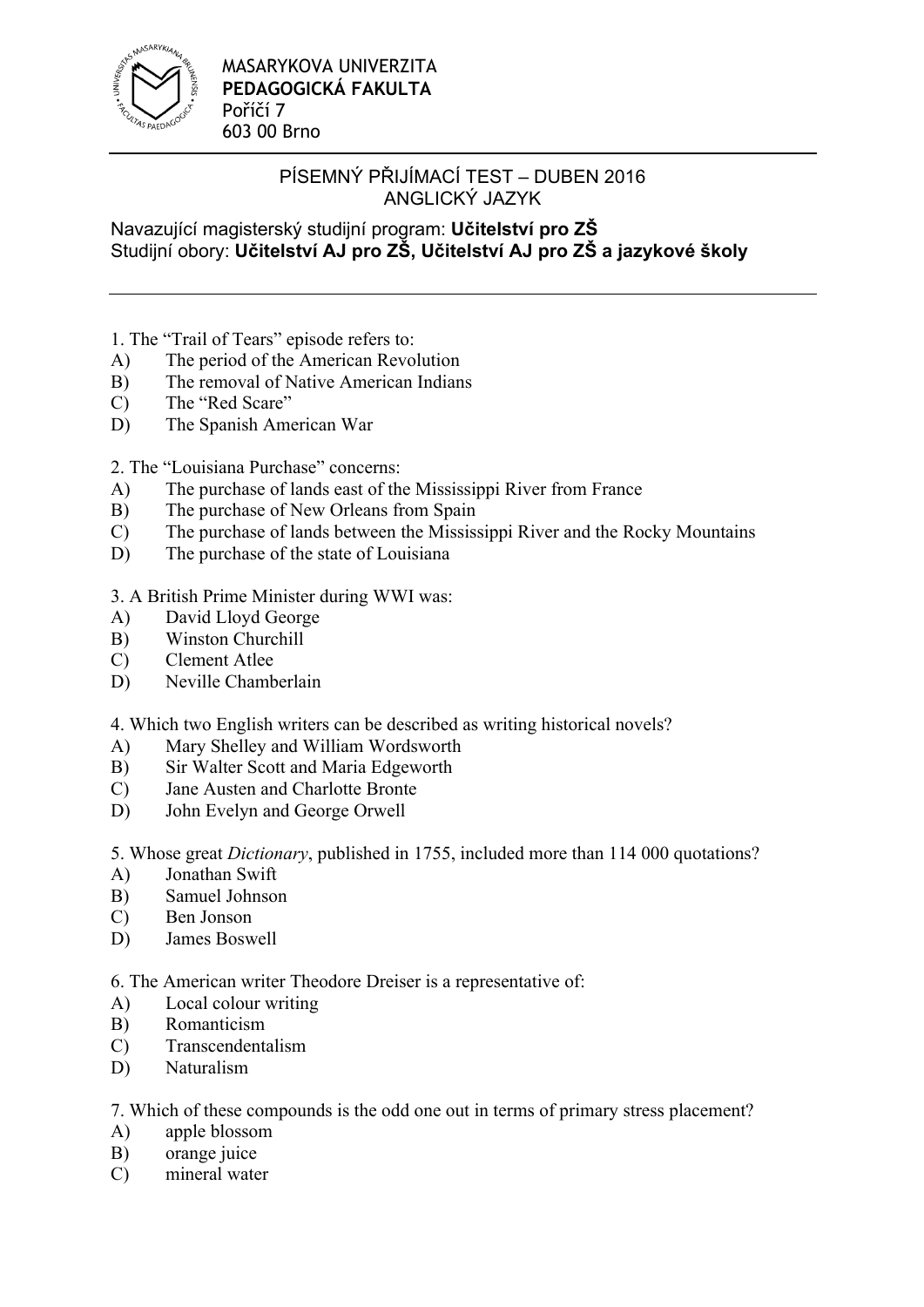

Navazující magisterský studijní program: **Učitelství pro ZŠ** Studijní obory: **Učitelství AJ pro ZŠ, Učitelství AJ pro ZŠ a jazykové školy**

D) peach brandy

8. Which of these phrases is the odd one out in terms of the intrusive linking sound?

- A) two apples
- B) go away
- C) law and [order]
- D) two oranges

9. Which of these words is the odd one out in terms of where the primary stress lies?

- A) particular
- B) photographic
- C) biology
- D) humanity

10. Find the word whose underlined part is pronounced differently from the others.

- A) basic
- B) university
- C) personal
- D) phrasal

11. Which lines contain verbs of the same stress pattern?

- A) reply, answer, manage, rewrite
- B) reply, replay, rewrite, consult
- C) reply, replay, rewrite, weaken
- D) rewrite, weaken, answer, present

12. Jan is under huge pressure from people in his group to dress differently.

- A) peer
- B) colleague
- C) companion
- D) fellow

13. Before taking your lawyers to court, you ought to legal advice.

- A) desire
- B) search
- C) seek
- D) wish

14. He got the job on the our of his excellent qualifications.

A) basis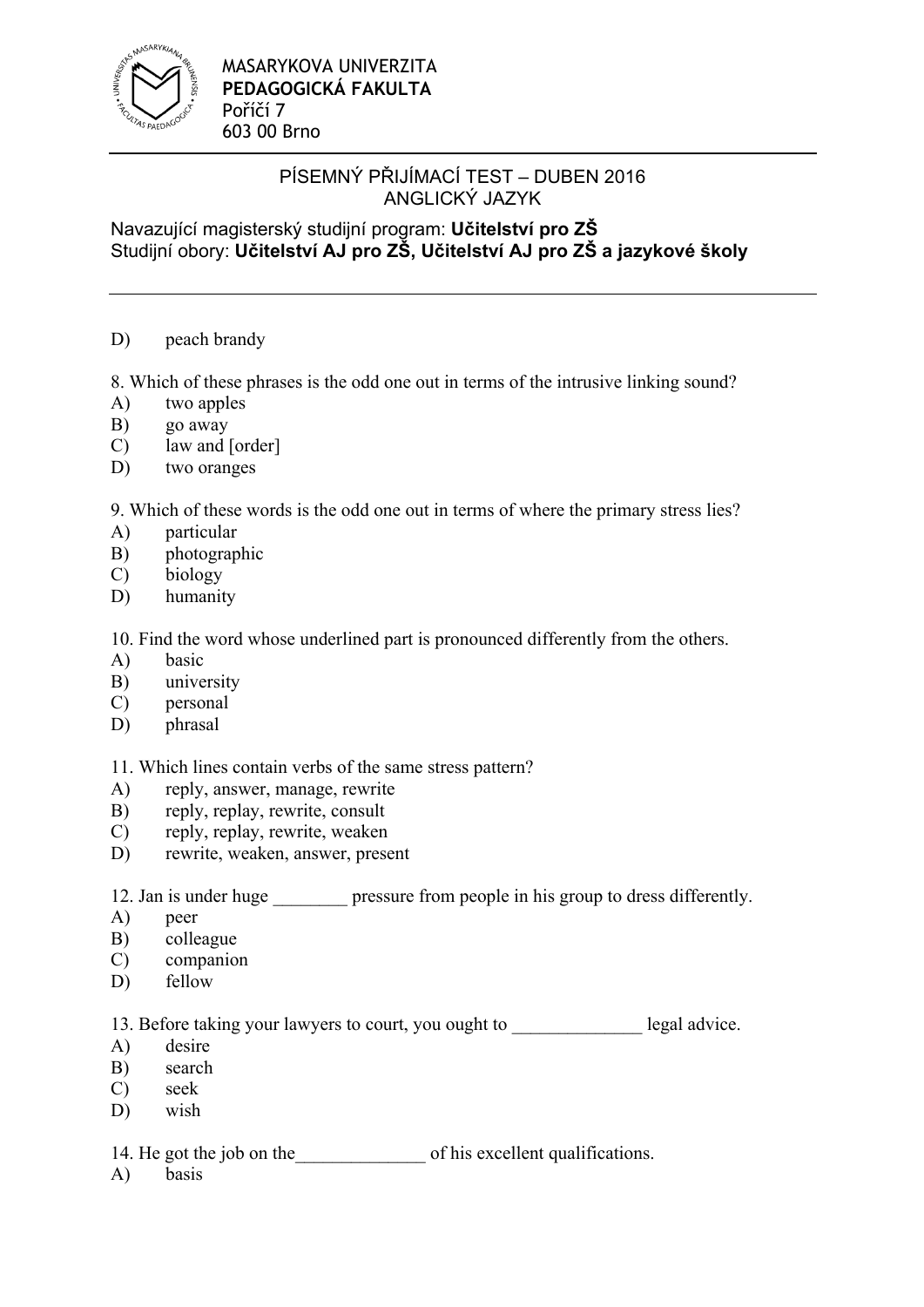

## Navazující magisterský studijní program: **Učitelství pro ZŠ** Studijní obory: **Učitelství AJ pro ZŠ, Učitelství AJ pro ZŠ a jazykové školy**

- B) support
- C) assistance
- D) backing

15. This job won't to you unless you're a highly organised person.

- A) appeal
- B) attract
- C) lure
- D) engage

16. You'll have plenty of to travel when you've been working here for aa while.

- A) options
- B) opportunities
- C) openings
- D) occasions

17. The situation was so funny that we were the whole time.

- A) chuckling
- B) tickling
- C) pickling
- D) suckling

18. It's difficult to \_\_\_\_\_\_\_\_\_\_to working in a different cultural environment from the one you are used to.

- A) alter
- B) adapt
- C) vary
- D) affect

19. The news of Magda's failure was not unexpected, considering how ill she had been.

- A) extremely
- B) thoroughly
- C) entirely
- D) utterly

20. Scientists have been a series of experiments to see how effective the new drug is.

- A) practising
- B) administering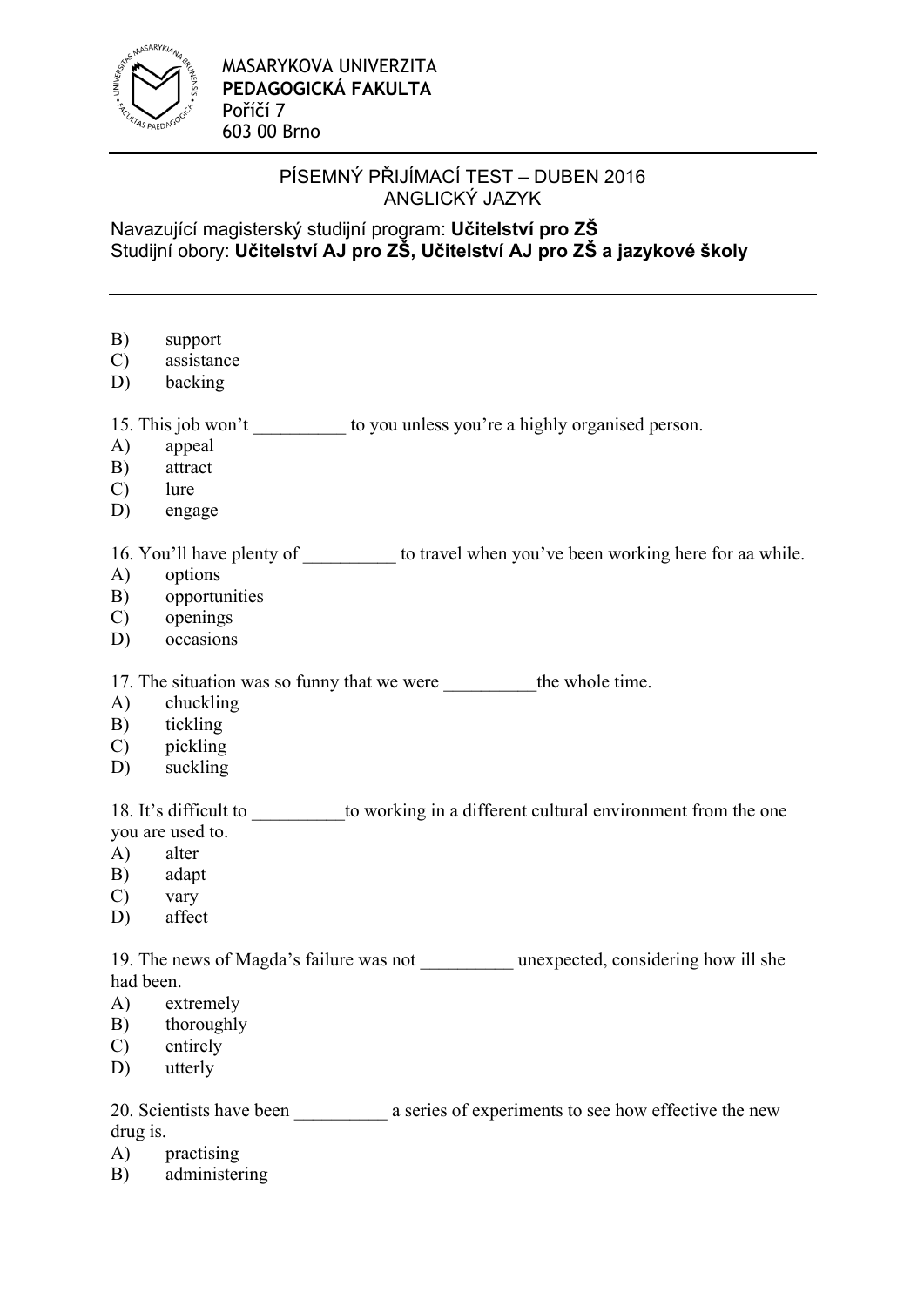

## Navazující magisterský studijní program: **Učitelství pro ZŠ** Studijní obory: **Učitelství AJ pro ZŠ, Učitelství AJ pro ZŠ a jazykové školy**

- C) making
- D) conducting
- 21. We get well, we share the same opinions and interests.
- A) about
- B) along
- C) off
- D) out

### 22. I like this news channel. It always brings the \_\_\_\_\_\_\_\_\_\_\_\_\_\_\_\_\_\_\_\_\_\_\_\_\_\_\_\_\_\_

- A) late
- B) actual
- C) latest
- D) belated

23. She of studying biology but she finally decided on geography.

- A) was thinking
- B) had been thinking
- C) has been thinking
- D) she used to thinking

24. We'll make the final decision when we reading the report.

- A) have all finished
- B) will all finish
- C) will all have finished
- D) all finished

25. Four people last night with public disorder offences after officers mounted dawn raids on suspected football hooligans.

- A) had been charged
- B) were charged
- C) have been charged
- D) were being charged

26. They got here so fast, they \_\_\_\_\_\_\_\_ run all the way.

- A) can't have
- B) should have
- C) must have
- D) ought to have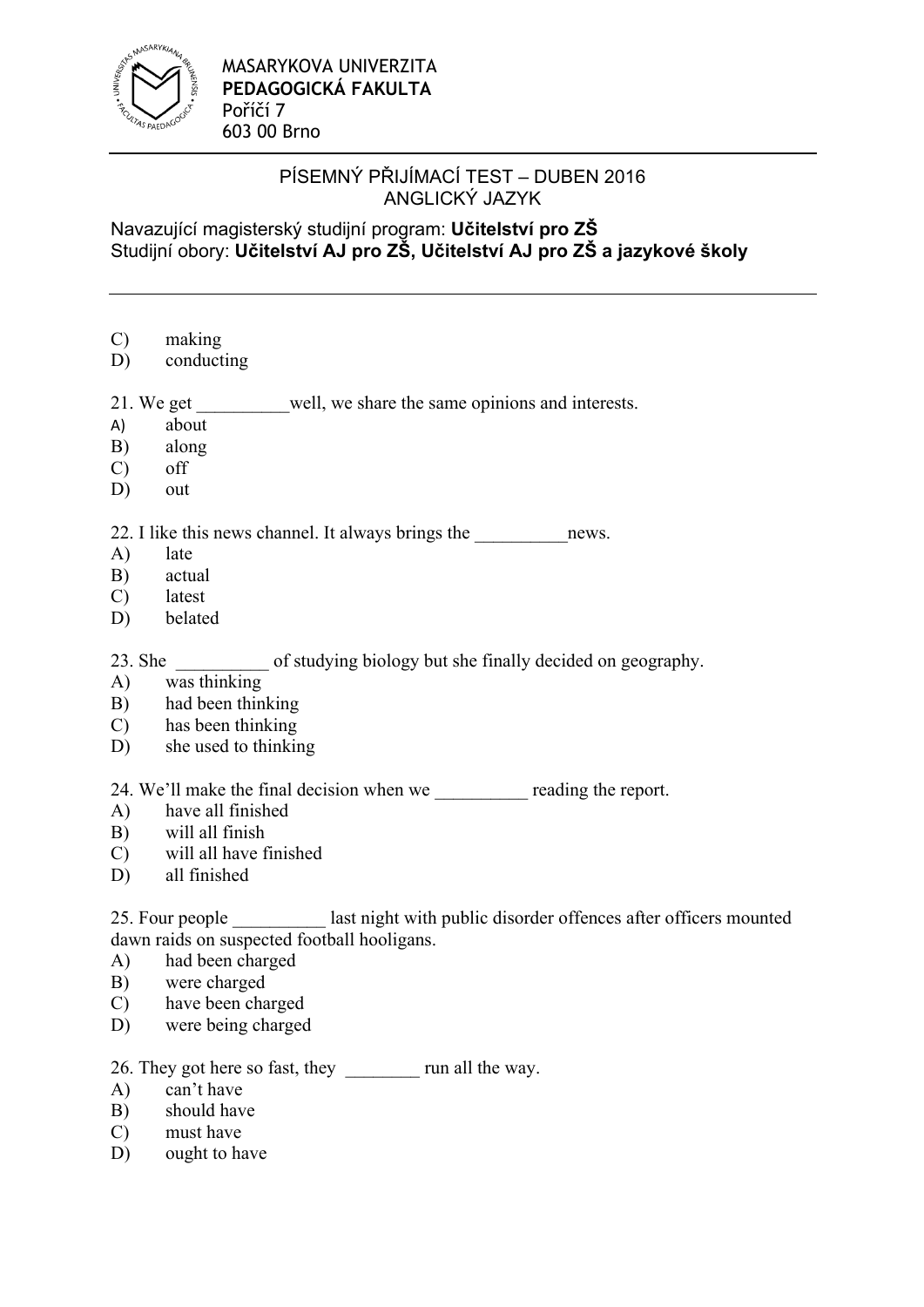

## Navazující magisterský studijní program: **Učitelství pro ZŠ** Studijní obory: **Učitelství AJ pro ZŠ, Učitelství AJ pro ZŠ a jazykové školy**

- 27. If he \_\_\_\_\_\_\_\_ so self-righteous, he'd realise he was wrong.
- A) hadn't been
- B) weren't
- C) was
- D) had been

#### 28. her lines and wrinkles, she looks really good.

- A) Even
- B) In spite
- C) Despite
- D) Nevertheless

## 29. What were some of the thigs that brought the French Revolution?

- A) up
- B) on
- C) around
- D) about

### 30. chocolate comes from cocoa beans.

- A) whole
- B) all of
- C) all
- D) both

#### 31. I'd like to be a newsreader  $\qquad \qquad$

- A) some day
- B) any day
- C) sometimes
- D) any times

#### 32. It was so horrible, I couldn't bear \_\_\_\_\_\_\_\_.

- A) to watch
- B) watching
- C) not to watch
- D) not watching

## 33. Tom just told me he home because he doesn't feel well!

- A) is going
- B) goes
- C) were going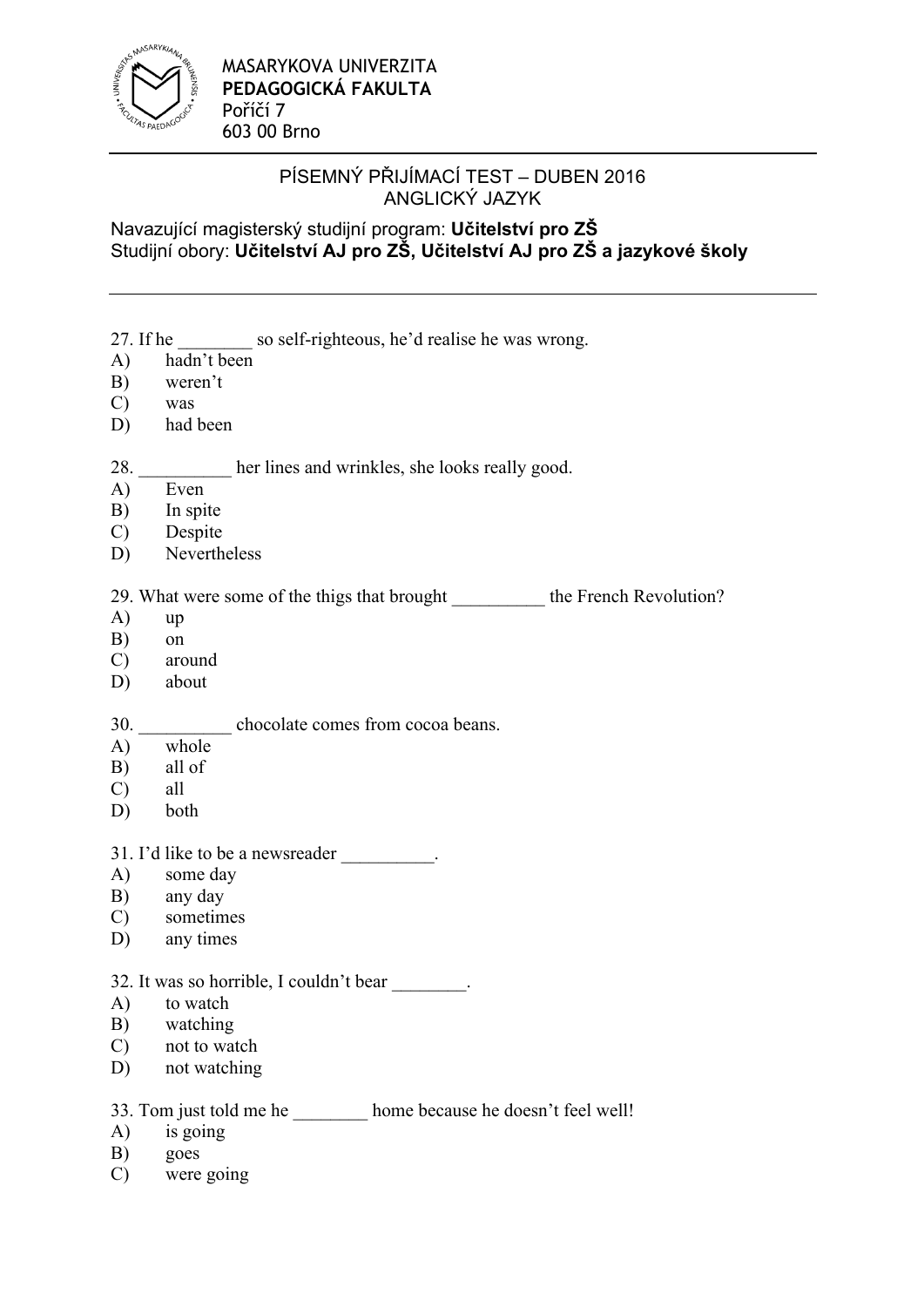

Navazující magisterský studijní program: **Učitelství pro ZŠ** Studijní obory: **Učitelství AJ pro ZŠ, Učitelství AJ pro ZŠ a jazykové školy**

D) was going

## **CLOZE TEST**

### **Read the following article. For questions 34 - 43 choose the only alternative which is correct from A-D to fill the gaps.**

34. Incentives play an important role in our decisions to learn. As we get older, the outcomes of in learning may not be the same as when we were young.

- A) participation
- B) contribution
- C) attendance
- D) activity

35. For example, we are less likely to be \_\_\_\_\_\_\_\_\_\_\_ as a result of training.

- A) raised
- B) promoted
- C) advanced
- D) upgraded

36. The type of work related training or learning we do also changes as we get older. Workers over 45 years old are more likely to participate in learning that relate directly to their function.

- A) actions
- B) activities
- C) acts
- D) modules

37. So they may choose to upgrade those technical skills directly related to their work. By contrast, younger workers are more to participate in training that is an investment into their future careers.

- A) probable
- B) likely
- C) possible
- D) liable

38. Organisations also want to continually their skills base.

- A) restart
- B) renovate
- C) restore
- D) renew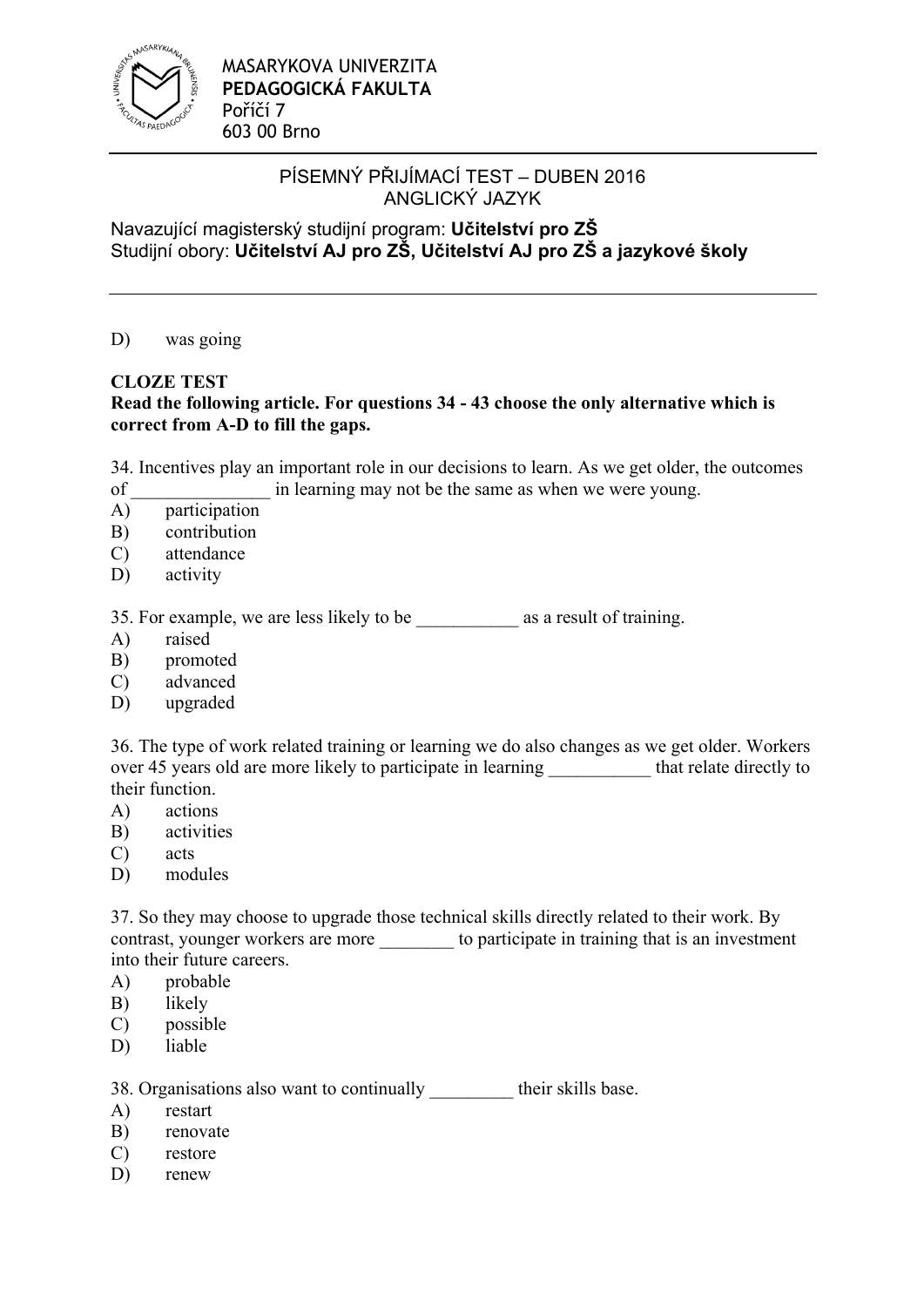

## Navazující magisterský studijní program: **Učitelství pro ZŠ** Studijní obory: **Učitelství AJ pro ZŠ, Učitelství AJ pro ZŠ a jazykové školy**

39. Recently, business has \_\_\_\_\_\_\_\_\_\_ this largely through a steady inflow of newlyqualified young people

- A) affected
- B) fulfilled
- C) achieved
- D) succeeded

40. onto the labour\_\_\_\_\_\_\_\_\_\_\_\_.

- A) workforce
- B) employment
- C) staff
- D) market

41. Traditionally, we have had a mix of those young people who bring new formal skills to the workplace, and a small portion of older workers who \_\_\_\_\_\_\_\_\_\_ their experience.

- A) donate
- B) supply
- C) contribute
- D) sell

42. What we are seeing now is a decreasing proportion of young people entering the workforce and an increase of the proportion of older people. So, unless we change the of our education and learning across life,

- A) way
- B) method
- C) means
- D) nature

43. we will see a  $\qquad \qquad$  in formal skills in the working population.

- A) decline
- B) cutback
- C) fall
- D) lessening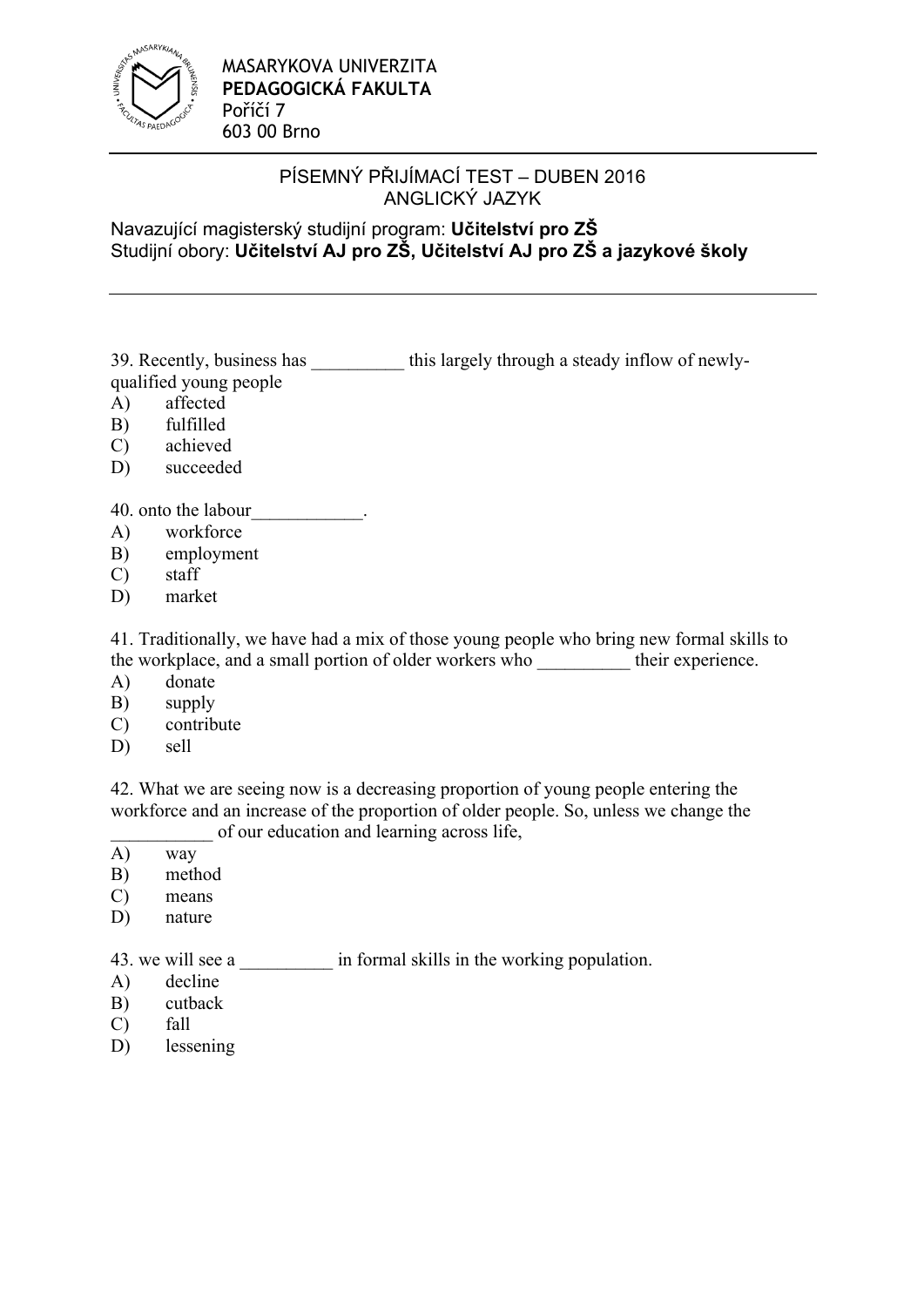

Navazující magisterský studijní program: **Učitelství pro ZŠ** Studijní obory: **Učitelství AJ pro ZŠ, Učitelství AJ pro ZŠ a jazykové školy**

## **READING COMPREHENSION For questions 44-50, find the right answers in the following text:**

The man who battled infinity

For three centuries the greatest minds of the planet were baffled by a seemingly simple equation set by an amateur  $17<sup>th</sup>$  century mathematician, Pierre de Fremat. The battle to prove Fermat's theory about his equation was a long and hard one and it was not until 1997 that Professor Andrew Wiles received the prestigious Wolfskehl Prize, in recognition of his epic struggle with the ʻsimple equation' which had become one of the most notorious problems in mathematics: Fermat's Last Theorem.

Wiles first read about Fermat's Last Theorem when, as a school boy, he visited his local library: ʻOne day I borrowed a book about this ancient and unsolved problem. It looked so simple and yet, the greatest mathematicians in history couldn't solve it. Here was a problem I, a 10-year-old boy, could understand; and I knew from that moment I would never let it go.' The theorem's creator was a civil servant and mathematician. Having studied an equation, he realised that it was impossible to find a solution to it. Indeed, he claimed that he could prove it was impossible to solve this particular equation, but this mischievous Frenchman never committed his prove to paper.

For thirty years, teachers, lectures and then colleagues told Wiles that he was wasting his time but he never gave up. When he eventually spotted a potential strategy, the maverick mathematician did not publicise his idea. Instead he worked in complete isolation. Only his wife knew of the new direction his work had taken.

He believed his approach was right, but feared that rival mathematicians might beat him to the proof if they discovered his plan. Making his strategy succeed would take seven years of dedicated effort, conducted in complete secrecy. During this period Wiles continued to publish papers of conventional calculations every year to put his peers off the scent.

To show that no numbers fitted the equation, Wiles had to confront infinity – the mathematician's nightmare. He likens his experience to a journey through a dark, unexplored mansion: ʻYou enter the first room and it's completely dark. You stumble around bumping into the furniture. After six months or so you find the switch and suddenly everything is illuminated. Then you move into the next room and spend another six months in the dark. Although each of these breakthroughs can be momentary, they are the culmination of many months of stumbling around in the dark.'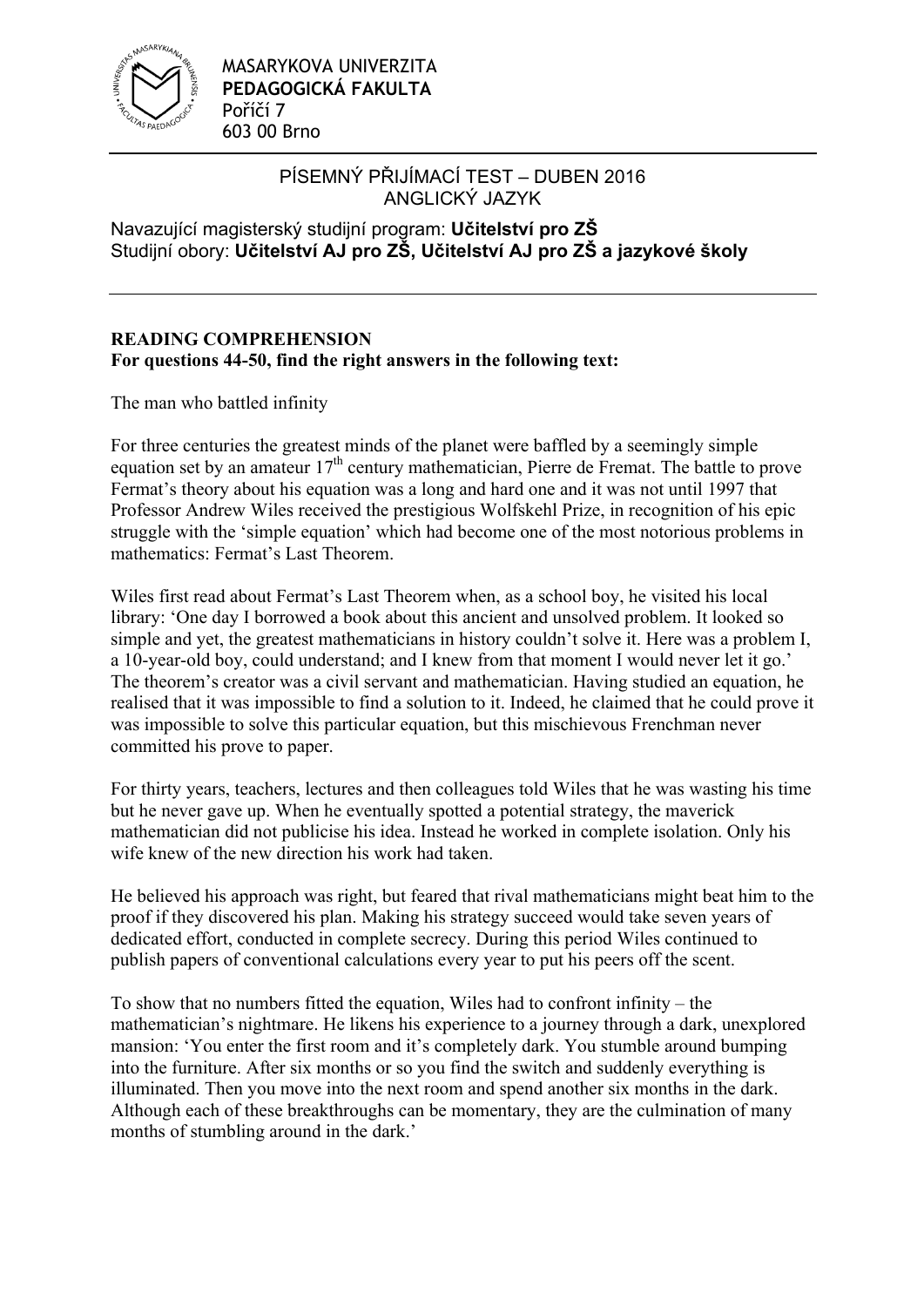

## Navazující magisterský studijní program: **Učitelství pro ZŠ** Studijní obory: **Učitelství AJ pro ZŠ, Učitelství AJ pro ZŠ a jazykové školy**

In June 1993, Wiles revealed to the world that he had proved Fermat's Last Theorem. The achievement was the mathematical equivalent of splitting the atom. However, within a few months referees spotted an error in the proof. Wiles attempted to fix it before news of the error had leaked out, but he failed. By the end of 1993, the mathematical community was full of gossip and rumour, with many academics criticising Wiles because he refused to release the flawed calculations, thus preventing others from fixing the error.

Wiles spent an agonising year before making the final breakthrough that resurrected his proof. ʻIt was so indescribably beautiful, I stared at the calculations in disbelief for 20 minutes. It was the most important moment of my working life.'

The sheer complexity of the proof shows it can't possibly be the proof Fermat had in mind, and some mathematicians are continuing the search for the original,  $17<sup>th</sup>$  century proof. For Wiles, it's finally over. ʻI was obsessed with this problem for eight years. This particular odyssey is over. My mind is at rest.'

44. How did Wiles feel about Fermat's Last Theorem?

- A) He was obsessed with it.
- B) He couldn't understand it.
- C) He was worried about it.
- D) He didn't think he could solve it.

45. Why is Fermat described as ʻthe mischievous Frenchman'?

- A) He said it was impossible to find a solution to the equation.
- B) He only did mathematics in his spare time as a hobby.
- C) The proof he claimed to have discovered was not written down.
- D) He would not say whether he had found the proof or not.

46. Why were Wiles teachers and colleagues discouraging about his project?

- A) They thought he had adopted the wrong approach.
- B) They did not know he had found a strategy.
- C) They did not know his wife knew about it.
- D) They thought the problem was unsolvable.

47. How did Wiles avoid attracting suspicion?

- A) He was very secretive about his work.
- B) He carried on doing his normal work.